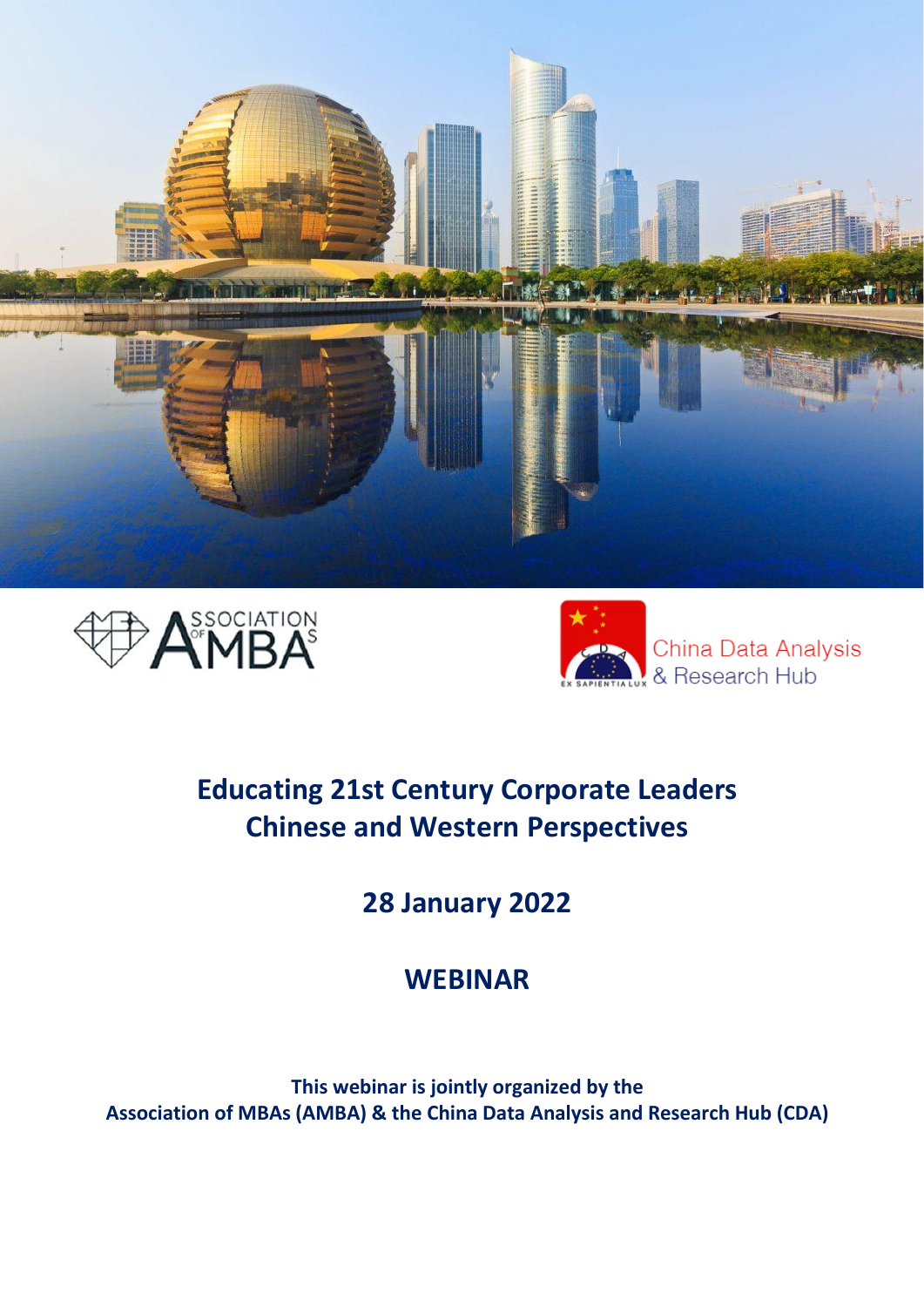



# **Background**

Educating the next generation of leaders is a difficult task and business schools around the world carry a substantial part of the responsibility for getting this task right. However, deciding the 'right' way to educate  $21<sup>st</sup>$  century leaders is riddled with uncertainties. The COVID-19 pandemic accelerated the digital transformation. For business schools, it has opened new and exciting avenues for remote teaching, but also raised uncertainties by calling into question how we teach and what we teach. The digital transformation has also changed the competitive environment for business schools, as future leaders now have the opportunity to tap into digital educational offers from suppliers around the world. For students, this means more choice; for business schools, this means more competition.

More important than the way of delivering knowledge and skills is what we teach. Content is king, but do we know what future leaders need? What type of knowledge and skills will be critical in solving future societal and business challenges? Surely, there are new types of jobs on the horizon; but we may also need fundamental changes, affecting the responsibilities and purpose of companies in society. Climate change illustrates the need to move toward sustainable circular business models.

Within an environment characterized by uncertainty and unprecedented paradigmatic changes, we are all searching for relevant knowledge, insights and ideas. Such knowledge, insights and ideas are no longer concentrated in western business schools, but are much more evenly distributed around the globe. A look at recent rankings and accreditation successes of Chinese business schools, in particular, supports this view.

This Webinar brings together experts from China, Europe and the US to share their experience, visions and ideas on educating 21<sup>st</sup> century leaders. We are looking forward to thought provoking contributions and an exchange of ideas that benefit us all.

Bodo B. Schlegelmilch Chair: Association of MBAs and Business Graduates Association [AMBA & BGA] Professor: WU Vienna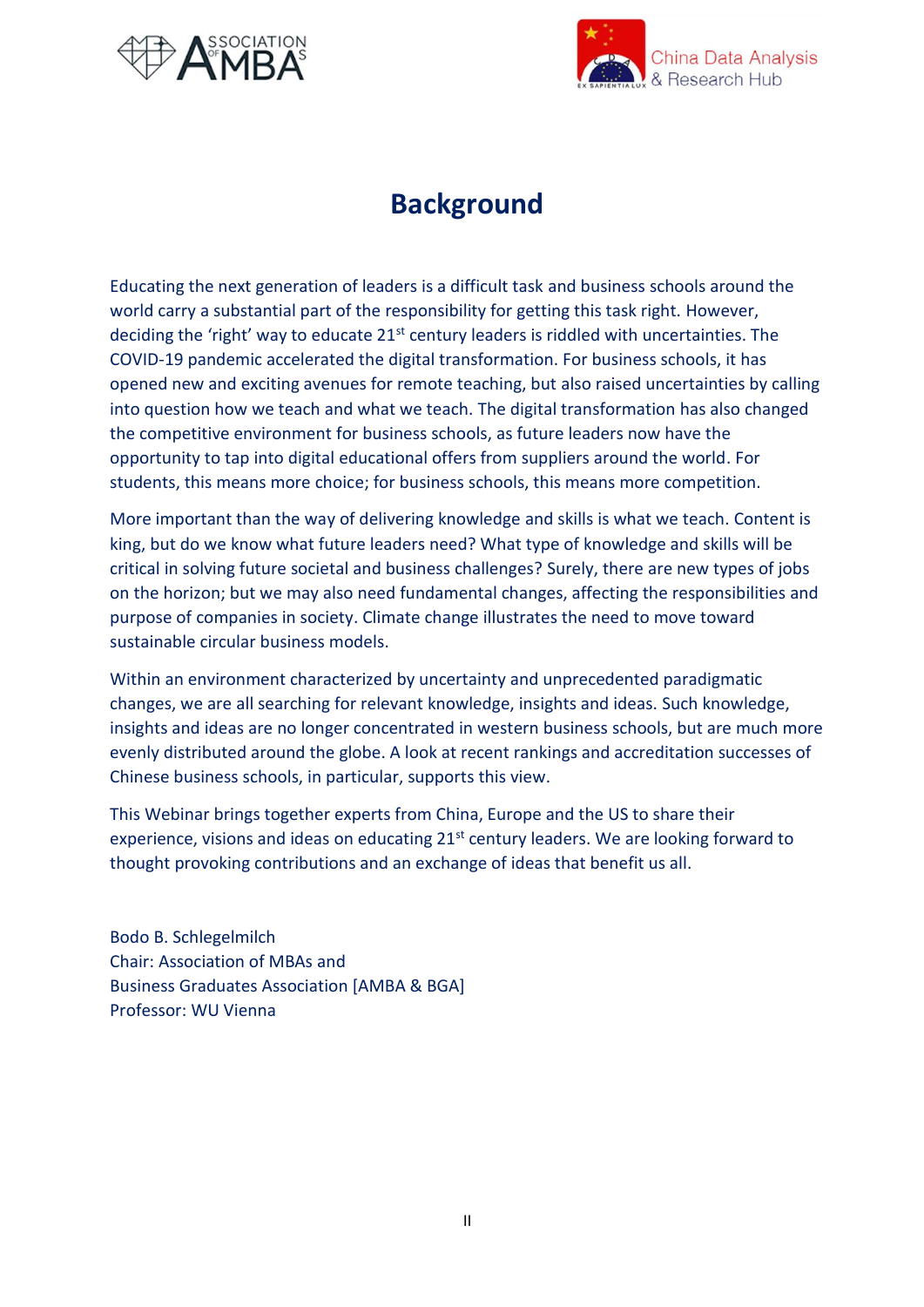



# **Towards Management with Planetary Responsibility**

As we move from the Atlantic to the Pacific Century amidst a world in transformation reflecting on the role and education of corporate managers is just another necessary step to cope with the challenges ahead of mankind. Following the industrial revolution started in the 18<sup>th</sup> century this profession emerged in the 20ies century in Europe and the United States as a novel job description. However in the second half of the last century the new profession even has turned out to become part of the societal elite all over the world and hence also represents a decisive column of any national state at the beginning of the 21<sup>st</sup> century.

In the light of the profound transformations and Grand Challenges of world societies and economies – namely anthropogenic climate change, digital transformation, demographic changes, urbanization and resource depletion – the skills to be achieved by corporate managers are far from being economically focused alone. This is especially true for CEOs, members of boards as well as middle management in globally operating multinational firms in manufacturing, the service sector, financial industry and many other fields of private and public enterprises.

The Covid pandemic is just a prelude and kind of global stress test for governance systems, societal concepts, economies and people at the dawn of the worldwide impacts of climate change in the coming decades. Against this backdrop mutual learning is needed. In the end coming up with novel sustainable lifestyles, governance systems and economic performance cycles is a question of survival for the generations to come. But the starting point for this renaissance is an exceptional one: the necessary and complete rethinking of our global societies and life-form starts from the historical peak of human evolution since its beginning some 6 million years<sup>1</sup> ago. So, there is reason for optimism!

Managerial capabilities are at the core of this challenge. Therefor the question how business schools address their educational responsibility in their curricula, philosophies and core values is of utmost importance. Undoubtedly a new balance between competition and cooperation as well as a sense for the delicate line between legality and legitimacy is necessary for the coming generations of corporate managers. Do the Western and the Chinese culture influence education at business-schools and management styles in different ways? How is the shift to the Pacific region reflected in development and success of current business-school models? Can we expect a growing importance of innovation in managerial education in Europe, China and the US in the coming time? These are only some of the questions addressed by the distinguished speakers in this webinar. At any rate evidence-based development and innovativeness of business schools will be crucial for the emergence of a planetary patriotism in the 21<sup>st</sup> century.

Alexander G. Welzl President, China Data Analysis and Research Hub (CDA)

<sup>1</sup> <https://humanorigins.si.edu/evidence/human-evolution-interactive-timeline>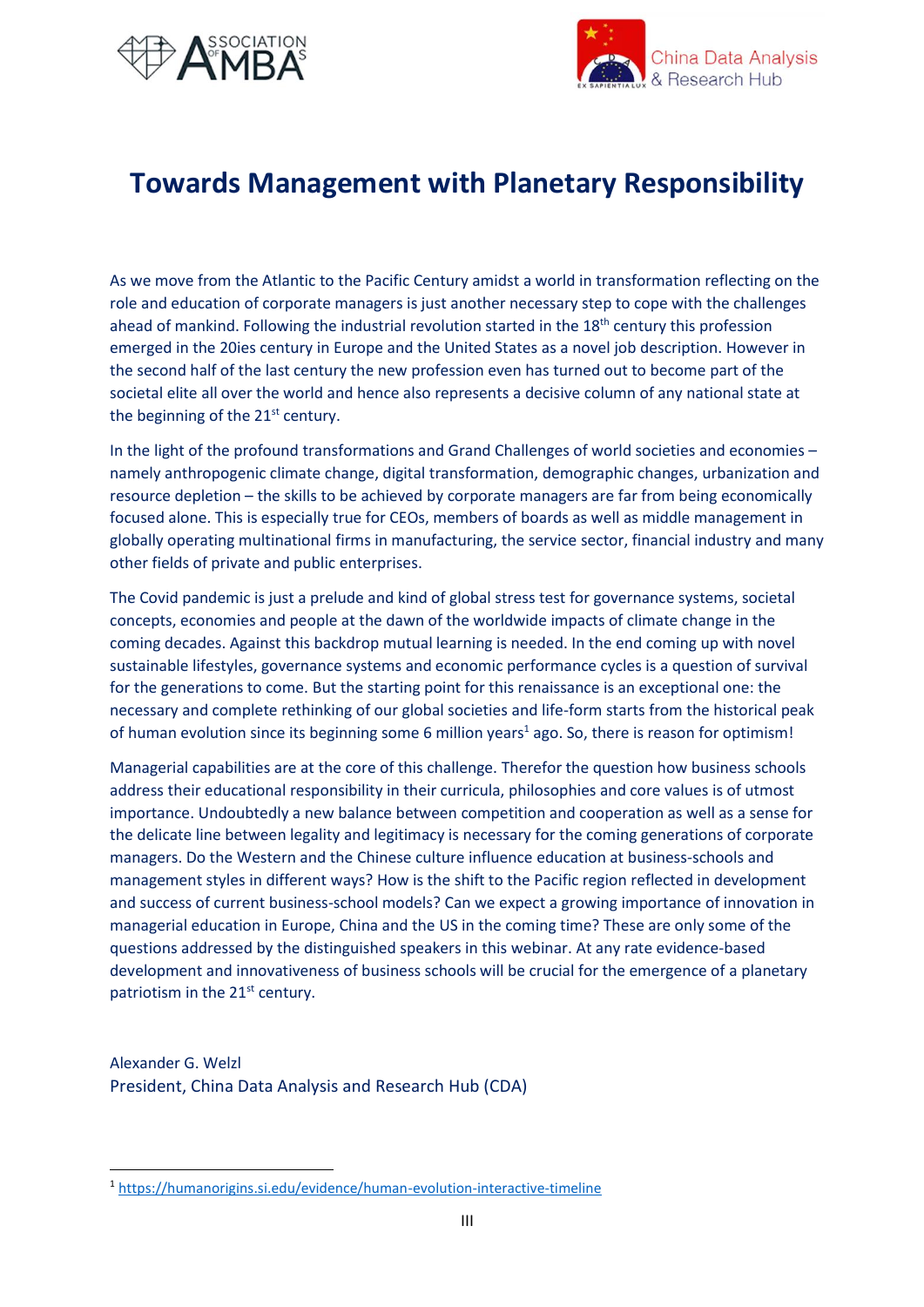



# **Program**

## **Date:** Friday, 28 January 2022

- **Time:** from 6:00 am EST (Boston) / 12:00 pm CET (Brussels) / 7:00 pm CST (Beijing) to 10:30 am EST (Boston) / 4:30 pm CET (Brussels) / 11:30 pm CST (Beijing)
- **Venue:** Online event via zoom, prior registration required
- **Convenors:** Bodo B. SCHLEGELMILCH, Chair: Association of MBAs (AMBA) & Business Graduates Association (BGA), Professor at Vienna University of Economics and Business (WU)

Alexander G. WELZL, President of China Data Analysis and Research Hub (CDA)

#### **Main research questions/topics of this webinar are:**

- **1. How do Chinese MBA-programs provide management capacity for the 21st century vis a vis their European and US counterparts?**
- **2. Is there a corporate (innovation) management with Chinese characteristics?**
- **3. How can Business Schools tackle the challenges of climate change, digital transformation and urbanization?**

# **Session I**

### **Time: from 6:00 am EST (Boston) / 12:00 pm CET (Brussels) / 7:00 pm CST (Beijing) to 8:00 am EST (Boston) / 2:00 pm CET (Brussels) / 9:00 pm CST (Beijing)**

#### **Time in CET (EST: minus 6 hours / CST: plus 7 hours)**

- 12:00 **Welcome Address by AMBA** *Bodo B. SCHLEGELMILCH*, Chair of AMBA & BGA
- 12:05 **Welcome Address by CDA** *Alexander G. WELZL*, President of CDA
- 12:10 **Corporate Leaders and the Covid-Pandemic: What Future Leaders Can Learn from Healthcare and Life-sciences** *Lars Y. TERENIUS*, European Chair of CDA Scientific Advisory Board (SAB), Professor at Karolinska Institutet, Member of The Royal Swedish Academy of Sciences, Stockholm, Sweden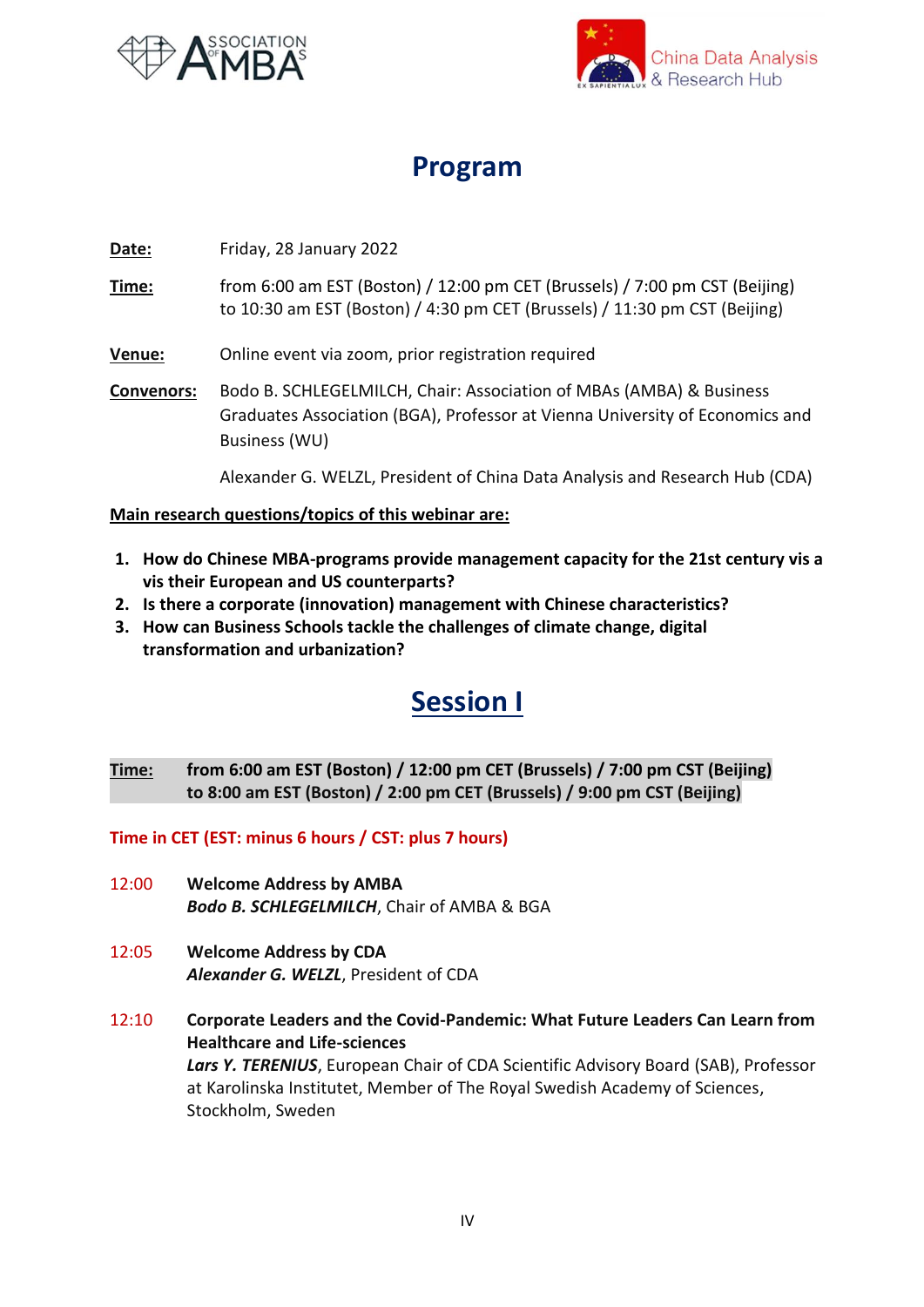



- 12:30 **KEYNOTE: Managerial Education in Times of Disruption and Global Challenges – Framework Conditions for B-Schools in China** *HONG Yongmiao,* Dean and Professor of the University of the Chinese Academy of Sciences School of Economics and Management, Beijing, PR China
- 12:50 **KEYNOTE: Resilient, Inclusive and Sustainable Supply Chains for the Net Zero Economy - Implications for Management Education and Leadership Development** Pamela MAR, Executive Vice President of Fung Academy, Fung Group, Hong Kong, PR China
- 13:10 **The Global MBA-Program at Tsinghua University SEM – Challenges and Opportunities for Educating Managers for China's MNEs** *GAO Xudong,* Professor of Tsinghua University School of Economics and Management, Beijing, PR China
- 13:30 **Innovation Management with Chinese Characteristics – Knowledge Flows between Chinese Enterprises and Academia** *WU Xiaobo,* Dean and Professor at Zhejiang University Faculty of Social Sciences, Hangzhou, PR China
- 13:50 Coffee Break

# **Session II**

**Time:** from 8:00 am EST (Boston) / 2:00 pm CET (Brussels) / 9:00 pm CST (Beijing) to 10:30 am EST (Boston) / 4:30 pm CET (Brussels) / 11:30 pm CST (Beijing)

#### **Time in CET (EST: minus 6 hours / CST: plus 7 hours)**

- 14:00 **Silk-Road Entrepreneurship and Sustainable Leadership – The Role of AMBA&BGA Capacity Building and Joint Initiatives** *WANG Zhongming,* Professor at Zhejiang University and President of the Silk-Road Entrepreneurship Education Network, Hangzhou, PR China
- 14:20 **Regional Innovation Ecosystems as Hotbeds of Global Entrepreneurship – How to spur Deep Tech Start-ups** *Gunther FRIEDL,* Professor at the Technical University of Munich (TUM) and Dean of the TUM School of Management, Munich, Germany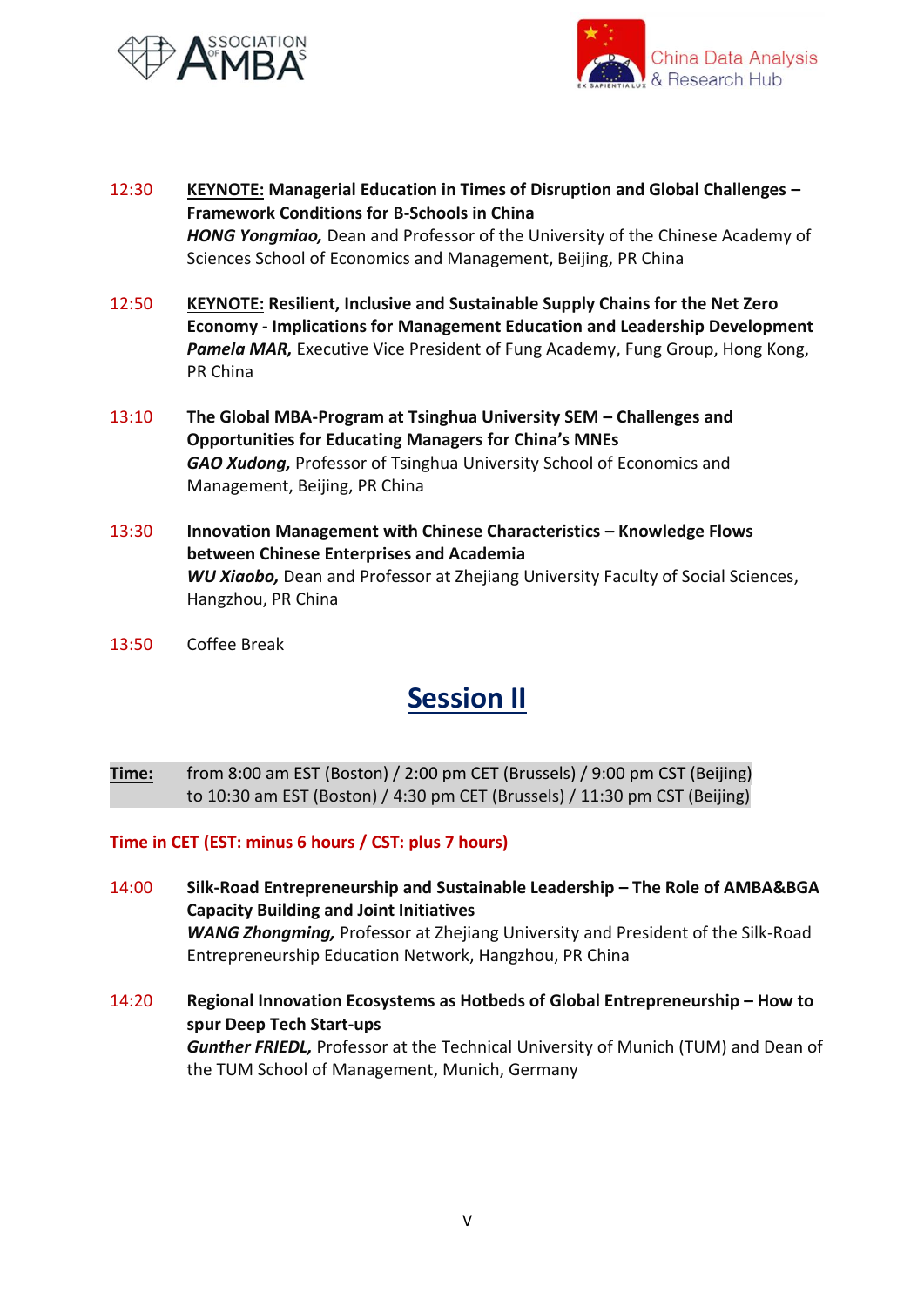



- 14:40 **Co-Development and Innovation Performance – Insights from Europe and Asia** *Amitava CHATTOPADHYAY,* Professor at INSEAD, Fontainebleau, France
- 15:00 **Globalisation, Multilateralism and Economic Integration – The Shanghai Declaration 2021 and the Future of Cooperation in Managerial Education** Josep FRANCH, Professor and Dean of ESADE Business School, Barcelona, Spain
- 15:20 **Corporate Innovation and Innovation Management in the US and China – Lessons learned from the MIT-Tsinghua Global MBA** *Scott STERN,* Professor at MIT Sloan School of Management, Boston, USA
- 15:40 **The Changing Corporate Education Landscape in the US and the Potential of International Partnerships** *Srilata ZAHEER,* Dean and Professor at Carlson School of Management, University of Minnesota, USA
- 16:00 **Business School Agendas for Educating 21st Century Corporate Leaders – What are the Key Takeaways?** *Bodo B. SCHLEGELMILCH*, Chair: Association of MBAs (AMBA) and Business Graduates Association (BGA), London, UK and Professor at the Vienna University of Economics and Business (WU), Vienna, Austria
- 16:20 **Wrap-up and Final Remarks in the Context of a Planetary Patriotism and Geo-Innovation** *Alexander G. WELZL*, President of China Data Analysis and Research Hub (CDA)

**End of the Webinar**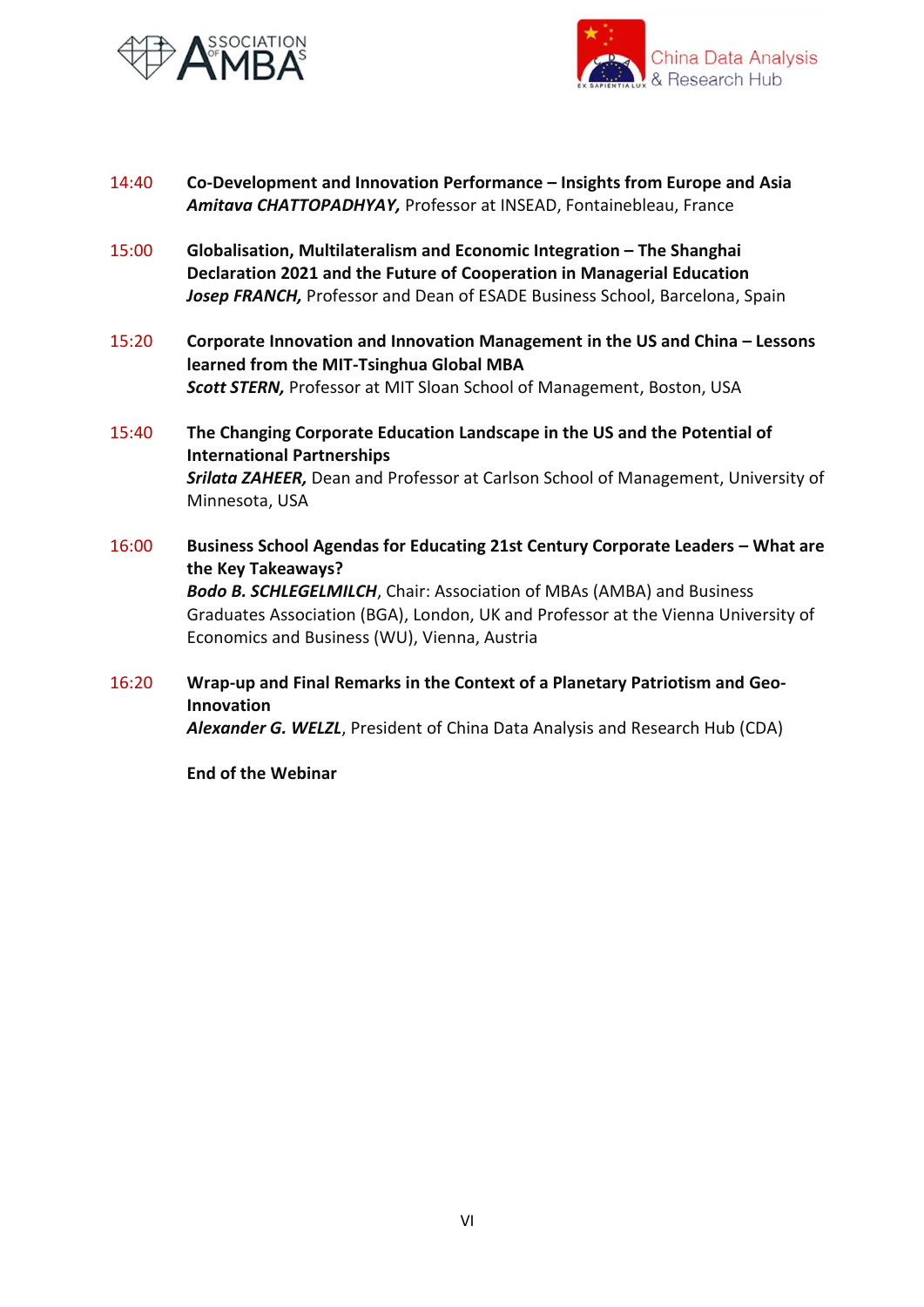



## **The Speakers and Convenors**



#### **Amitava CHATTOPADHYAY, Professor at INSEAD, Fontainebleau, France.**

Amitava Chattopadhyay is Professor of Marketing and Chaired Professor of Corporate Innovation at INSEAD. Founded in 1957, INSEAD is a contraction of "Institut Européen d'Administration des Affaires" and maintains campuses in Europe (Fontainebleau, France), Asia (Singapore), the Middle East (Abu Dhabi, UAE), and North America (San Francisco, USA). INSEAD is known for its MBA program, which is thaught in English and consistently ranked among the best in the world.



## **Josep FRANCH, Professor and Dean of ESADE Business School, Barcelona, Spain, and Trustee in the AMBA & BGA International Management Board.**

Professor Franch has been Dean of Esade Business School since 2014 and is also an Associate Professor of marketing at the School. He has served on the Board of Directors for CLADEA (2016-2019), the Council of Latin American Business Schools and also serves as a member of the Senate of ISM University in Vilnius (Lithuania), and in the International Advisory Board of the VSE University of Economics, Prague (Czech Republic). Esade Business and Law School is consistently ranked amongst the top ten in Europe and the top 25 in the world.



#### **Gunther FRIEDL, Professor at the Technical University of Munich (TUM) and Dean of the TUM School of Management, Munich, Germany.**

Gunther Friedl is Professor of Business Administration at the Technical University of Munich, where he holds the Chair of Management Accounting and is Dean of the TUM School of Management. His research interests span the fields of corporate governance and executive remuneration, performance measurement, company valuation and patent evaluation. TUM School of Management carries out world-class research and teaching at the interface between management and technology. Established in 2002, it consistently tops the rankings of business schools in Germany.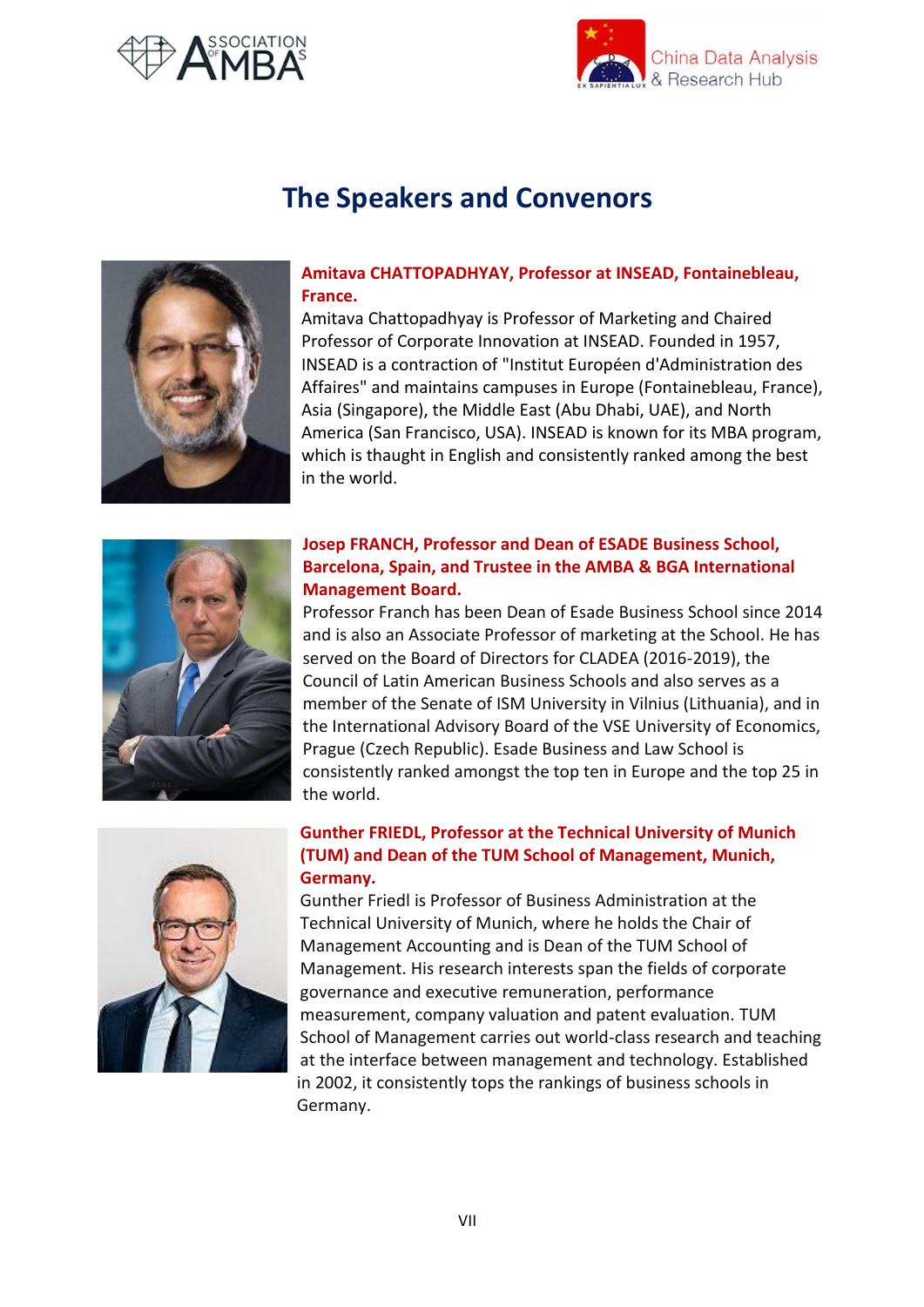





#### **GAO Xudong, Professor of Tsinghua University School of Economics and Management, Beijing, PR China.**

Gao Xudong is Professor at the Department of Innovation, Entrepreneurship and Strategy at School of Economics and Management (SEM) of Tsinghua University. He has served as the vice director of Tsinghua University Research Center for Technological Innovation since June 2011 and is a Chief Professor of the Schwarzman College, Tsinghua University. He runs the MIT-Tsinghua entrepreneurial strategy course together with colleagues from MIT. Since October 2020 he is a Member of the CDA Scientific Advisory Board.



## **HONG Yongmiao, Dean and Professor of School of Economics and Management, University of the Chinese Academy of Sciences (UCAS), Beijing, PR China.**

Professor Hong is a distinguished research fellow at Academy of Mathematics and Systems Science and Center for Forecasting Science, Chinese Academy of Sciences (CAS), and a special-term professor at UCAS. He is a Fellow of The World Academy of Sciences. Before he joined CAS and UCAS, Professor Hong was the Ernest S. Liu Professor of Economics and International Studies and a Professor of Statistics at the Center of Applied Mathematics at Cornell University in the United States.



### **Pamela MAR***,* **Executive Vice President – Knowledge and Applications of Fung Academy, Fung Group, Hong Kong, PR China.** Pamela leads the Fung Academy's knowledge generation and

applications to support supply chain upgrading within the Fung Group, in response to the rise of sustainability, technology and trade uncertainty. Pamela graduated from Yale University summa cum laude. She also holds an MSc Management degree from the London School of Economics.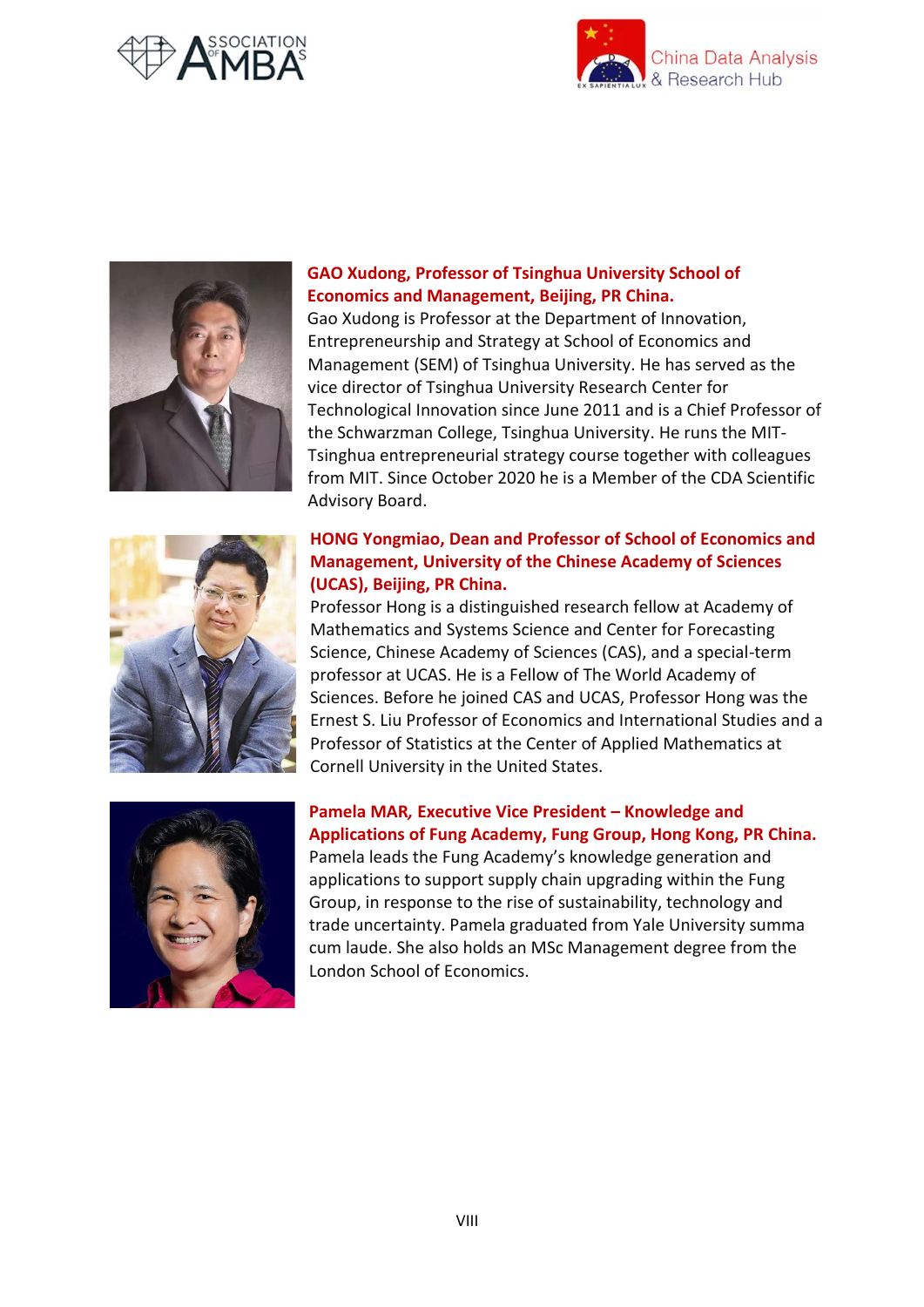





## **Bodo B. SCHLEGELMILCH, Chair of Association of MBAs (AMBA) and Business Graduates Association (BGA), London, UK and Professor at the Vienna University of Economics and Business (WU), Vienna, Austria.**

Professor Bodo B. Schlegelmilch, Ph.D., D.Litt., Ph.D. (hon.) is head of Institute and Professor of International Management and Marketing. Since 2014 he has been Chair of AMBA & BGA. From 2004 – 2014 he was the Founding Dean of the WU Executive Academy. Since 2013 he has been Visiting Professor at Sun Yat-sen University in Guangzhou, China. He is also an Adjunct Professor, University of Minnesota, Carlson School of Management in Minneapolis, USA.



#### **Scott STERN, Professor at MIT Sloan School of Management, Boston, USA.**

Scott Stern is the David Sarnoff Professor of Management of Technology and Chair of the Technological Innovation, Entrepreneurship, and Strategic Management Group at the MIT Sloan School of Management. He co-founded the MIT Regional Entrepreneurship Acceleration Program, advised the development of the Social Progress Index, and served as the lead MIT investigator on the US Cluster Mapping Project. Stern is the director and cofounder of the Innovation Policy Working Group at the National Bureau of Economic Research. He teaches on the MIT-Tsinghua Entrepreneurial Strategy course.



### **Lars Y. TERENIUS, European Chair of CDA Scientific Advisory Board, Professor at Karolinska Institutet, Stockholm, Sweden.**

Lars Y. Terenius is Professor at Karolinska Institute, founder and former Director of the Center of Molecular Medicine (CMM) at Karolinska Hospital, Member of The Royal Swedish Academy of Sciences (KVA) and former Member of The Nobel Assembly and The Nobel Committee for the Nobel Prize in Physiology or Medicine. Between 2006 and 2011 he acted as an advisor to the government of PR China (Ministry of Science and Technology, MOST). Lars Terenius is the European Chair of the CDA Scientific Advisory Board.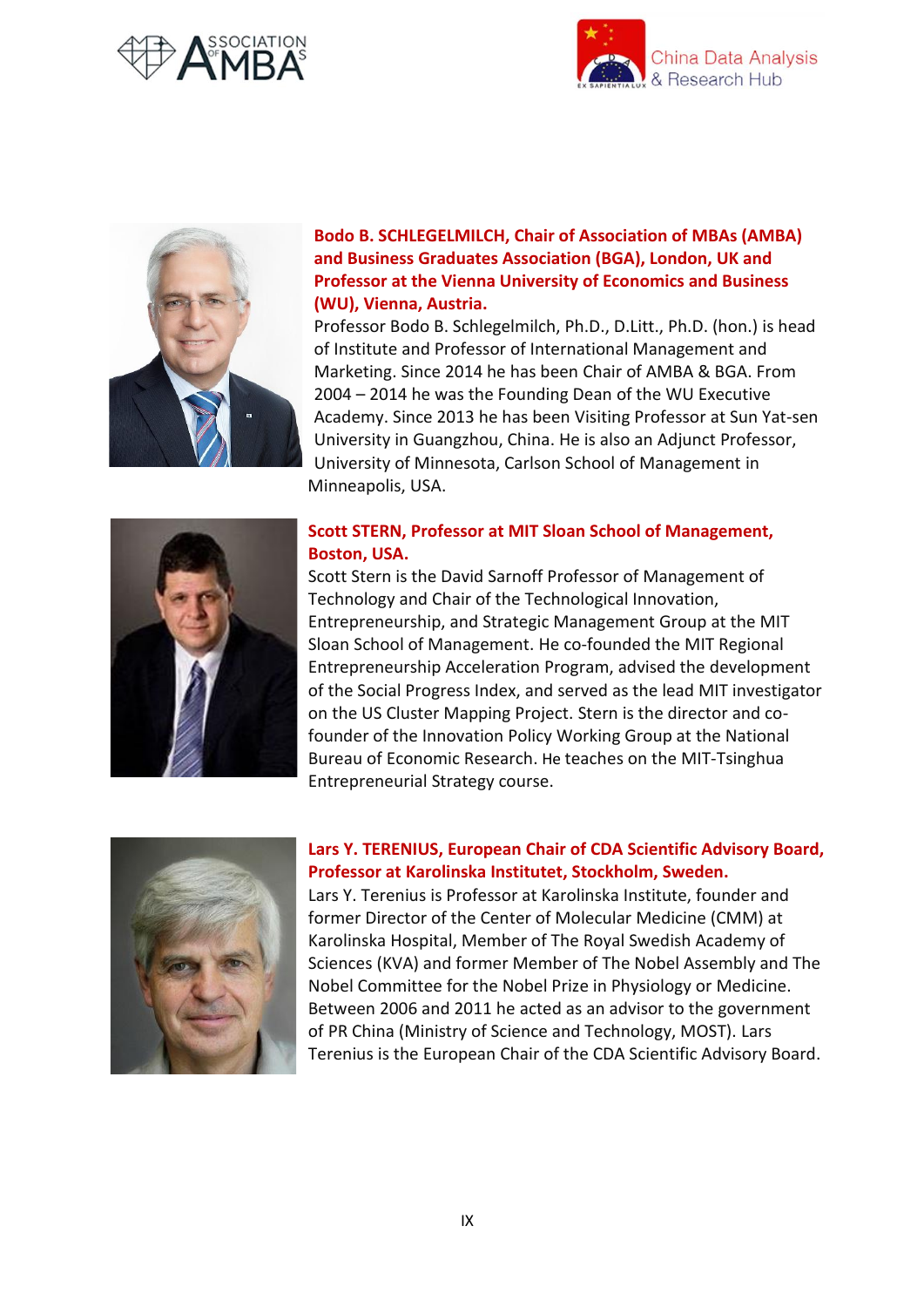





## **WANG Zhongming, Professor at Zhejiang University School of Management, Hangzhou, PR China.**

Wang Zhongming is Professor of human resource management, organizational behavior and entrepreneurship at School of Management of Zhejiang University. He was the Executive Dean of School of Management and is the Director of Global Entrepreneurship Research Center, Zhejiang University. He is the President of the Silk-Road Entrepreneurship Education Network and the President of Zhejiang Behavioral Sciences Association.At AMBA & BGA he is one of the International Advisors and a member of the International Accreditation Advisory Board.



#### **Alexander G. WELZL, President of China Data Analysis and Research Hub (CDA), Vienna, Austria.**

Alex is the Founding President of CDA. He has a professional and scientific background in economic research, financial markets, innovation and entrepreneurship as well as sustainability. Until 2020 he taught the first university course in Europe focusing on the National Innovation System of China at the University of Applied Sciences Technikum Wien. He was guest researcher/ visiting fellow at European and Chinese universities. From 2006 – 2013 he represented the European capital market worldwide as European Coordinator/Chairman of EFFAS CIC, Frankfurt a. Main, Germany. Alex holds an MSc in natural sciences from University of Vienna.



### *WU Xiaobo,* **Dean and Professor at Zhejiang University Faculty of Social Sciences, Hangzhou, PR China.**

Dr. WU is Professor of Innovation and Strategic Management, School of Management, Zhejiang University. He is director of National Institute for Innovation Management and Academy of Global Zhejiang Entrepreneurs, at Zhejiang University. He is also the director of the Zhejiang University—Cambridge University Joint Research Center for Global Manufacturing and Innovation Management and Ruihua Institute for Innovation Management. He was an advisor and board member of leading companies including Geely, Siemens China, Hikvision and XIZI UHC.